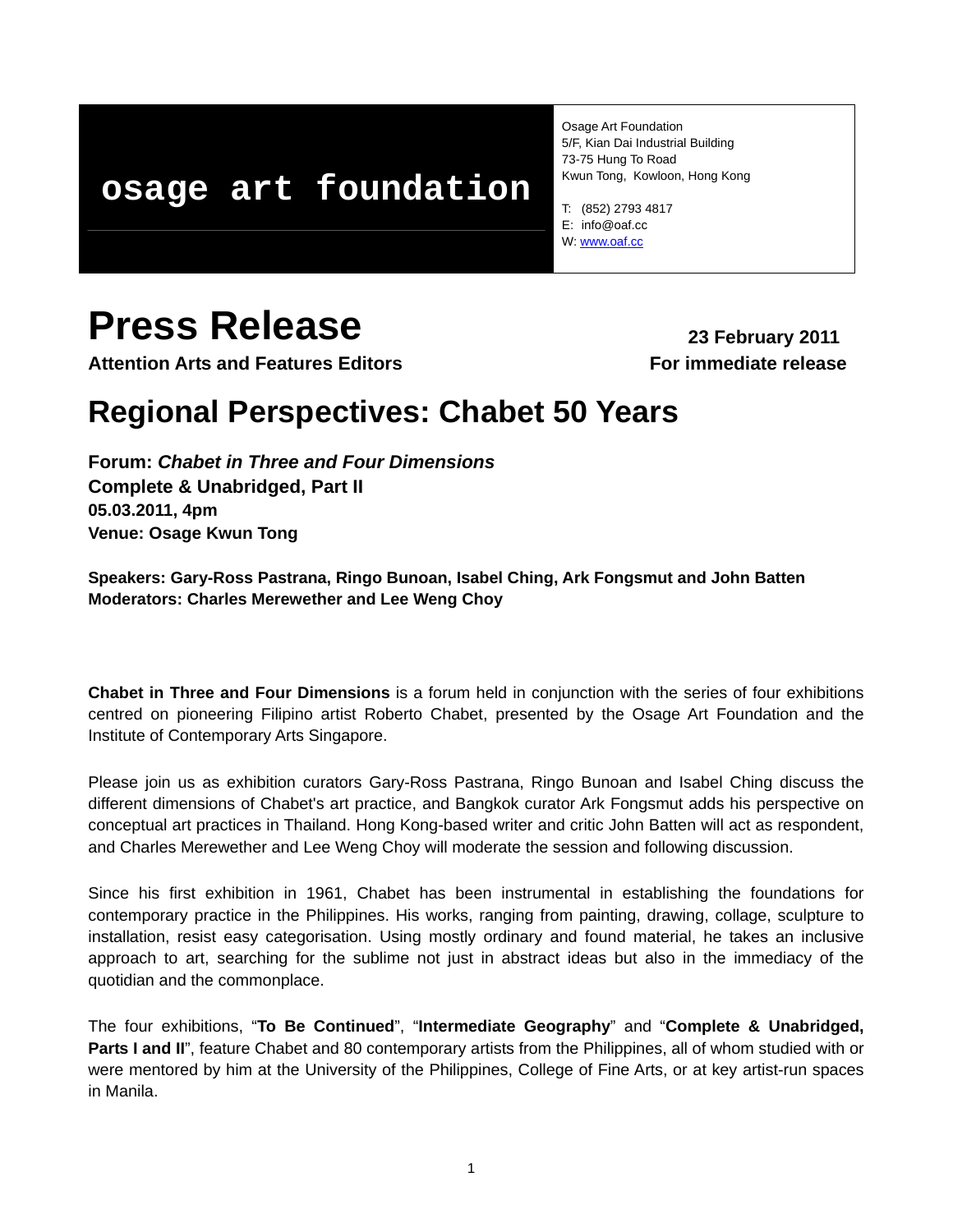

Roberto Chabet, **COMPLETE & UNABRIDGED**, 2010, Neon, plywood, metal bracket, transformer, 488cm X 30cm X 17cm

These exhibitions are part of "**Chabet 50 Years**", a series of projects organised by King Kong Art Projects Unlimited throughout 2011 – 2012 at various venues in Singapore, Hong Kong and Manila in celebration of fifty years of Chabet's pioneering conceptual work and his role in shaping Philippine contemporary art.

The Asian Cultural Council is the principal sponsor of the forum and a partner organisation for the entire project. Mr Chabet is one of the first artists from the Philippines to receive a fellowship in 1967, which supported him to travel to the United States.

 $-$  END  $-$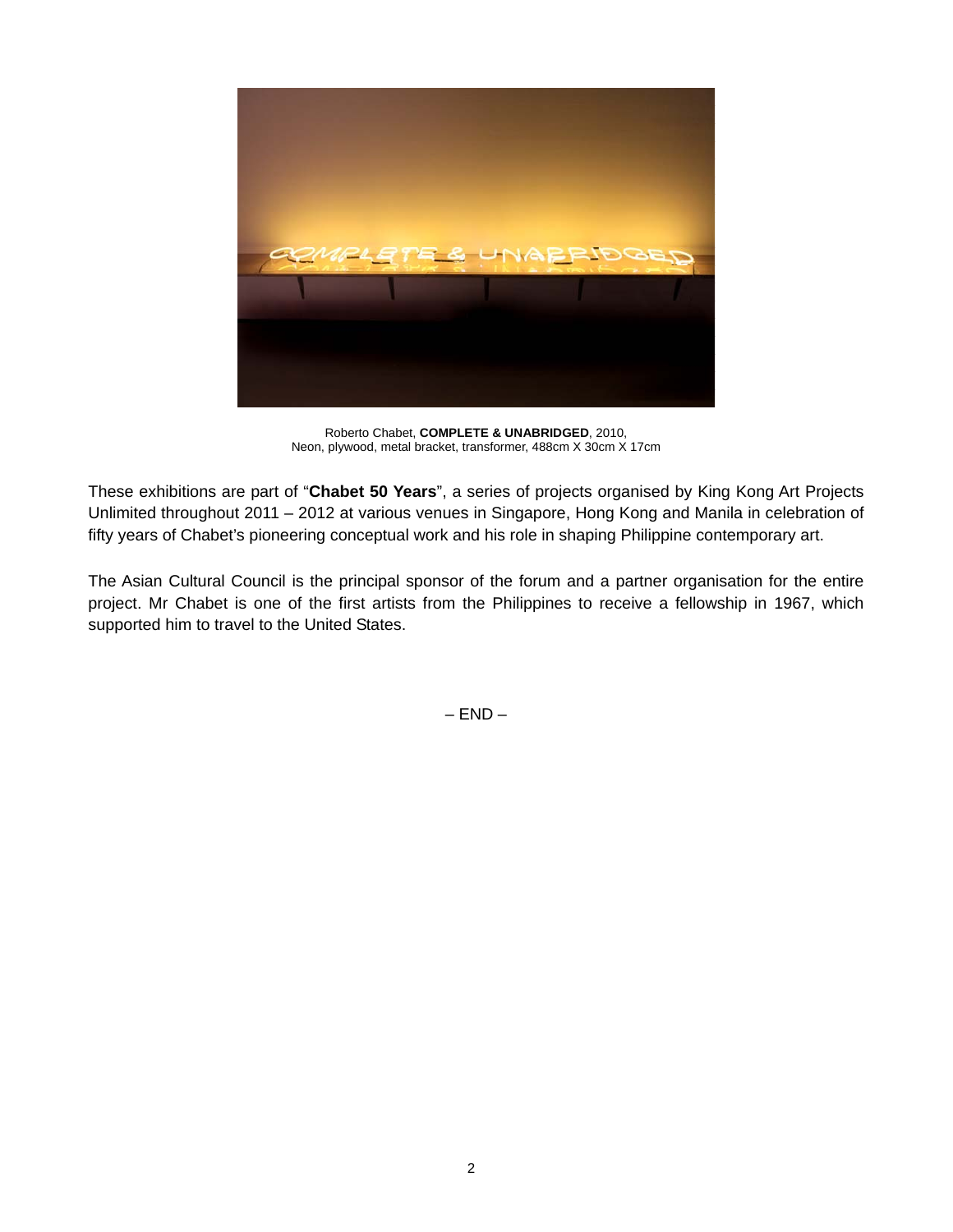# **Past exhibition: TO BE CONTINUED**

| Artist:   | Roberto Chabet                                              |
|-----------|-------------------------------------------------------------|
| Curators: | Ringo Bunoan, Isabel Ching and Nilo Ilarde                  |
|           | Exhibition Duration: 14 January 2011 till 11 February 2011  |
|           | Opening Reception: 13 January 2011 (Thursday), 6:30pm – 9pm |

#### **Past event: Curators' Talk**

| Date:         | 14 January 2011 (Friday)                                                                                                                     |
|---------------|----------------------------------------------------------------------------------------------------------------------------------------------|
| Time:         | 5pm - 7pm                                                                                                                                    |
| Venue:        | Room #F201, LASALLE College of the Arts                                                                                                      |
|               | 1 McNally Street, Singapore 187940                                                                                                           |
| Language:     | English                                                                                                                                      |
| Participants: | Respondent:                                                                                                                                  |
|               | Ahmad bin Mashadi Head of National University of Singapore Museum                                                                            |
|               | Speakers:                                                                                                                                    |
|               | Ringo Bunoan Artist, curator, writer and researcher.                                                                                         |
|               | Isabel Ching Independent curator and adjunct lecturer in the Masters of Asian Art Histories<br>Department at the LASALLE College of the Arts |
|               | IModerators:                                                                                                                                 |
|               | Charles Merewether Director of Institute of Contemporary Arts Singapore                                                                      |
|               | Lee Weng Choy Director of Projects, Research & Publications, OAF                                                                             |

# **COMPLETE & UNABRIDGED PART I**

| Artists:                    | Agnes Arellano   Bernardo Pacquing   Bert Antonio   Crispin Villanueva Jr.   Dan |
|-----------------------------|----------------------------------------------------------------------------------|
|                             | Raralio   Elaine Roberto-Navas   Felix Bacolor   Francesca Enriquez   Gaston     |
|                             | Damag   Gerardo Tan   Jet Melencio   Jojo Serrano   Jonathan Olazo   Juan        |
|                             | Alcazaren   Juni Salvador   Lani Maestro   Mona Santos   Nilo Ilarde   Pardo de  |
|                             | Leon   Popo San Pascual   Raul Rodriguez   RM de Leon   Roberto Chabet           |
|                             | Rock Drilon   Ronald Achacoso   Soler Santos   Retired Artist   Trek Valdizno    |
|                             | Waling Waling Gorospe   Yolanda Perez-Johnson                                    |
| Curators:                   | Ringo Bunoan, Isabel Ching and Gary-Ross Pastrana                                |
| Venue:                      | Institute of Contemporary Arts Singapore (ICAS), LASALLE College of the Arts     |
| Address:                    | 1 McNally Street, Singapore 187940                                               |
| <b>Exhibition Duration:</b> | 18 February 2011 till 26 March 2011                                              |
| Opening Reception:          | 17 February 2011 (Thursday), 6:30pm - 9pm                                        |
| Hours:                      | Tues - Sun: 10:00am - 6:00pm (except Public Holidays)                            |
| Tel:                        | (+65) 6496 5070                                                                  |

## **Past Event: Artist's Talk**

| Date:     | 18 February (Friday)                                                         |
|-----------|------------------------------------------------------------------------------|
| Time:     | 4:00pm                                                                       |
| Venue:    | IRoom F202, Blck F, Level 2.                                                 |
|           | Institute of Contemporary Arts Singapore (ICAS), LASALLE College of the Arts |
|           | 1 McNally Street, Singapore 187940                                           |
| Language: | English                                                                      |
| Artist:   | Lani Maestro, Artist                                                         |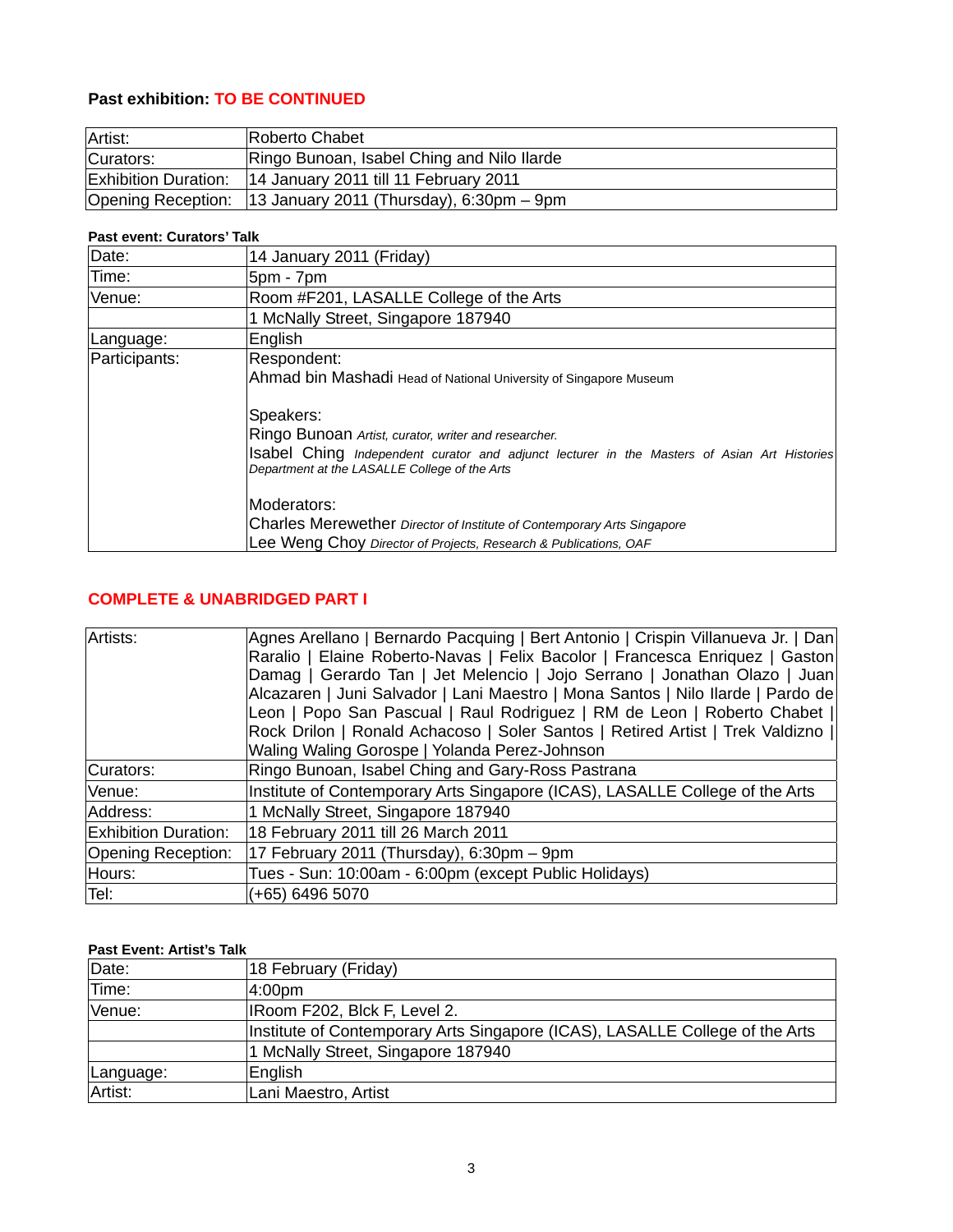# **COMPLETE AND UNABRIDGED PART II**

| Artists:                    | Aba Lluch Dalena   Al Cruz   Alvin Villaruel   Alvin Zafra   Amy Aragon   Annie <br>Cabigting   Argie Bandoy   Bea Camacho   Bembol de la Cruz   Cocoy Lumbao  <br>Erik Sausa   Ernest Concepcion   Gary-Ross Pastrana   Geraldine Javier  <br>Jayson Oliveria   Jay Ticar   Jed Escueta   Jonathan Ching   Jucar Raquepo   <br>Kaloy Olavides   Katya Guerrero   Keiye Miranda   Kiri Lluch Dalena   Kreskin<br>Sugay   Lea Lim   Lena Cobangbang   Louie Cordero   Lui Medina   Maria<br>Taniguchi   Mariano Ching   Mawen Ong   Mike Crisostomo   Miko Sandejas  <br>MM Yu   Nona Garcia   Norberto Roldan   Patricia Eustaquio   Paul Mondok   <br>Paulo Vinluan   Pipo Alido   Poklong Anading   Pow Martinez   Ranelle Dial   Reg<br>Yuson   Ringo Bunoan   Robert Langenegger   Roberto Chabet   Romeo Lee   <br>Sam Kiyoumarsi   Wire Tuazon   Yasmin Sison   Yason Banal |
|-----------------------------|-----------------------------------------------------------------------------------------------------------------------------------------------------------------------------------------------------------------------------------------------------------------------------------------------------------------------------------------------------------------------------------------------------------------------------------------------------------------------------------------------------------------------------------------------------------------------------------------------------------------------------------------------------------------------------------------------------------------------------------------------------------------------------------------------------------------------------------------------------------------------------------|
| Curators:                   | Ringo Bunoan, Isabel Ching and Gary-Ross Pastrana                                                                                                                                                                                                                                                                                                                                                                                                                                                                                                                                                                                                                                                                                                                                                                                                                                 |
| Venue:                      | Osage Kwun Tong                                                                                                                                                                                                                                                                                                                                                                                                                                                                                                                                                                                                                                                                                                                                                                                                                                                                   |
| Address:                    | 5/F, Kian Dai Industrial Building, 73-75 Hung To Road, Kwun Tong, Kowloon,<br>Hong Kong                                                                                                                                                                                                                                                                                                                                                                                                                                                                                                                                                                                                                                                                                                                                                                                           |
| <b>Exhibition Duration:</b> | 5 March 2011 till 9 May 2011                                                                                                                                                                                                                                                                                                                                                                                                                                                                                                                                                                                                                                                                                                                                                                                                                                                      |
| Opening Reception:          | $ 4$ March 2011 (Friday), 6pm – 8pm                                                                                                                                                                                                                                                                                                                                                                                                                                                                                                                                                                                                                                                                                                                                                                                                                                               |
| Hours:                      | Mon - Sun: 10:00am - 7:00pm                                                                                                                                                                                                                                                                                                                                                                                                                                                                                                                                                                                                                                                                                                                                                                                                                                                       |
| Tel:                        | (+852) 2793 4817                                                                                                                                                                                                                                                                                                                                                                                                                                                                                                                                                                                                                                                                                                                                                                                                                                                                  |

### **Artist's Workshop**

| Date:     | 5 March 2011 (Saturday)                                                                |
|-----------|----------------------------------------------------------------------------------------|
| Time:     | 10:30am to 12:00 noon                                                                  |
| Venue:    | Osage Kwun Tong                                                                        |
|           | 5/F, Kian Dai Industrial Building, 73 - 75 Hung To Road, Kwun Tong, Hong Kong          |
| Language: | English                                                                                |
| Artist:   | Yason Banal Professor at University of the Philippines Film Institute, Artist, Curator |

#### **Forum**

| Date:         | 5 March 2011 (Saturday)                                                                                                                      |
|---------------|----------------------------------------------------------------------------------------------------------------------------------------------|
| Time:         | 4pm                                                                                                                                          |
| Venue:        | Osage Kwun Tong                                                                                                                              |
|               | 5/F, Kian Dai Industrial Building, 73 - 75 Hung To Road, Kwun Tong, Hong Kong                                                                |
| Language:     | English                                                                                                                                      |
| Participants: | Speakers:                                                                                                                                    |
|               | John Batten Writer, art critic, curator and organiser                                                                                        |
|               | Ringo Bunoan Artist, curator, writer and researcher                                                                                          |
|               | Isabel Ching Independent Curator and adjunct lecturer in the Masters of Asian Art Histories<br>Department at the LASALLE College of the Arts |
|               | Ark Fongsmut Curator at Bangkok University Gallery                                                                                           |
|               | Gary-Ross Pastrana Artist, organiser and co-founder of Future Prospects art space, Manila                                                    |
|               | Moderators:                                                                                                                                  |
|               | Lee Weng Choy Director of Projects, Research & Publications, OAF                                                                             |
|               | Charles Merewether Director of Institute of Contemporary Arts Singapore                                                                      |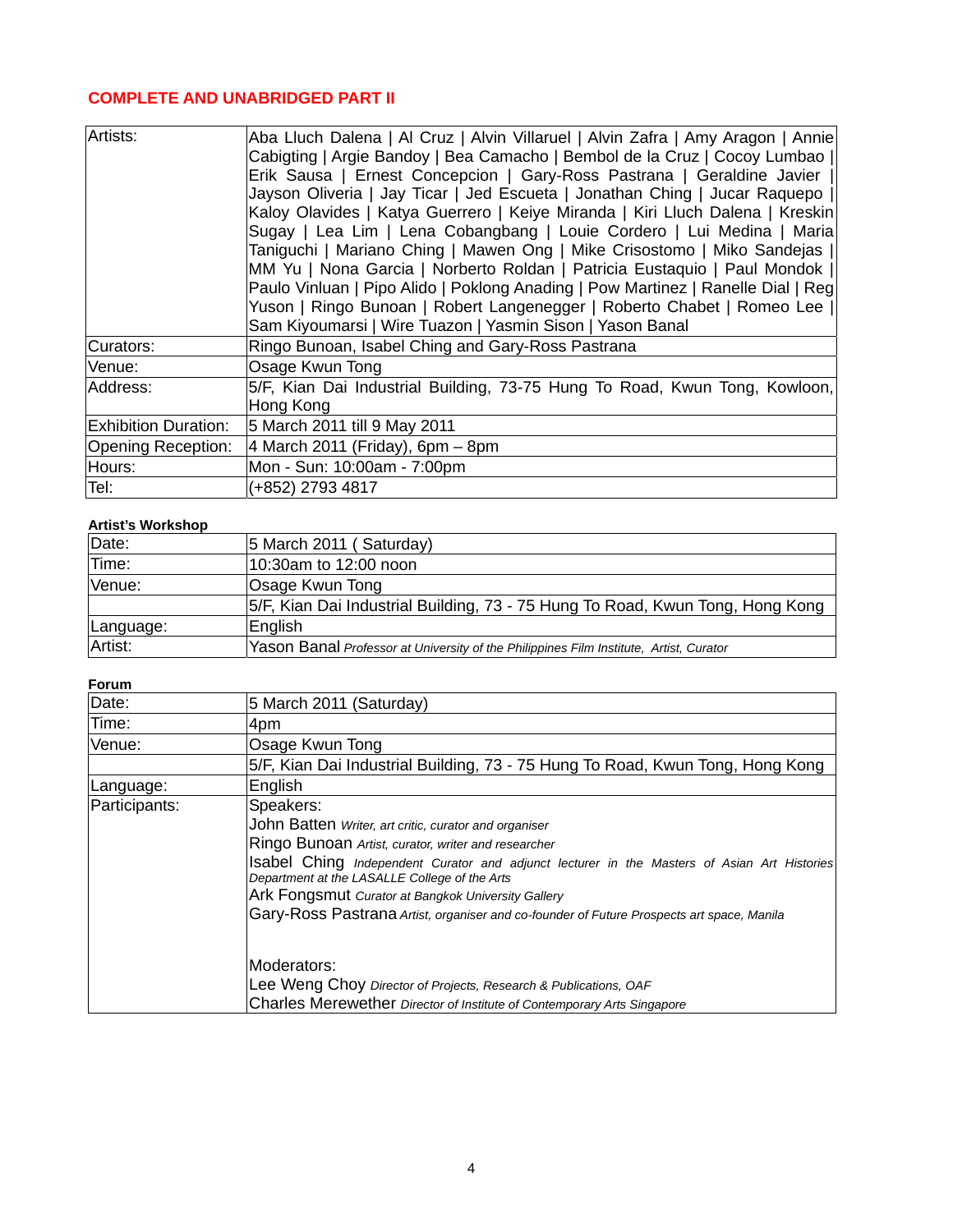# **INTERMEDIATE GEOGRAPHY**

| Artist:                     | Roberto Chabet                                                           |
|-----------------------------|--------------------------------------------------------------------------|
| Curator:                    | Nilo Ilarde                                                              |
| Venue:                      | Osage Soho                                                               |
| Address:                    | 45 Caine Road, L/G Shop 1, Corner Old Bailey St, Soho Central, Hong Kong |
| <b>Exhibition Duration:</b> | 5 March 2011 till 9 May 2011                                             |
| Hours:                      | Mon - Sat: 10:30am - 7:30pm                                              |
|                             | Sun: 12:00pm - 5:00pm                                                    |
| Tel:                        | (+852) 2537 0688                                                         |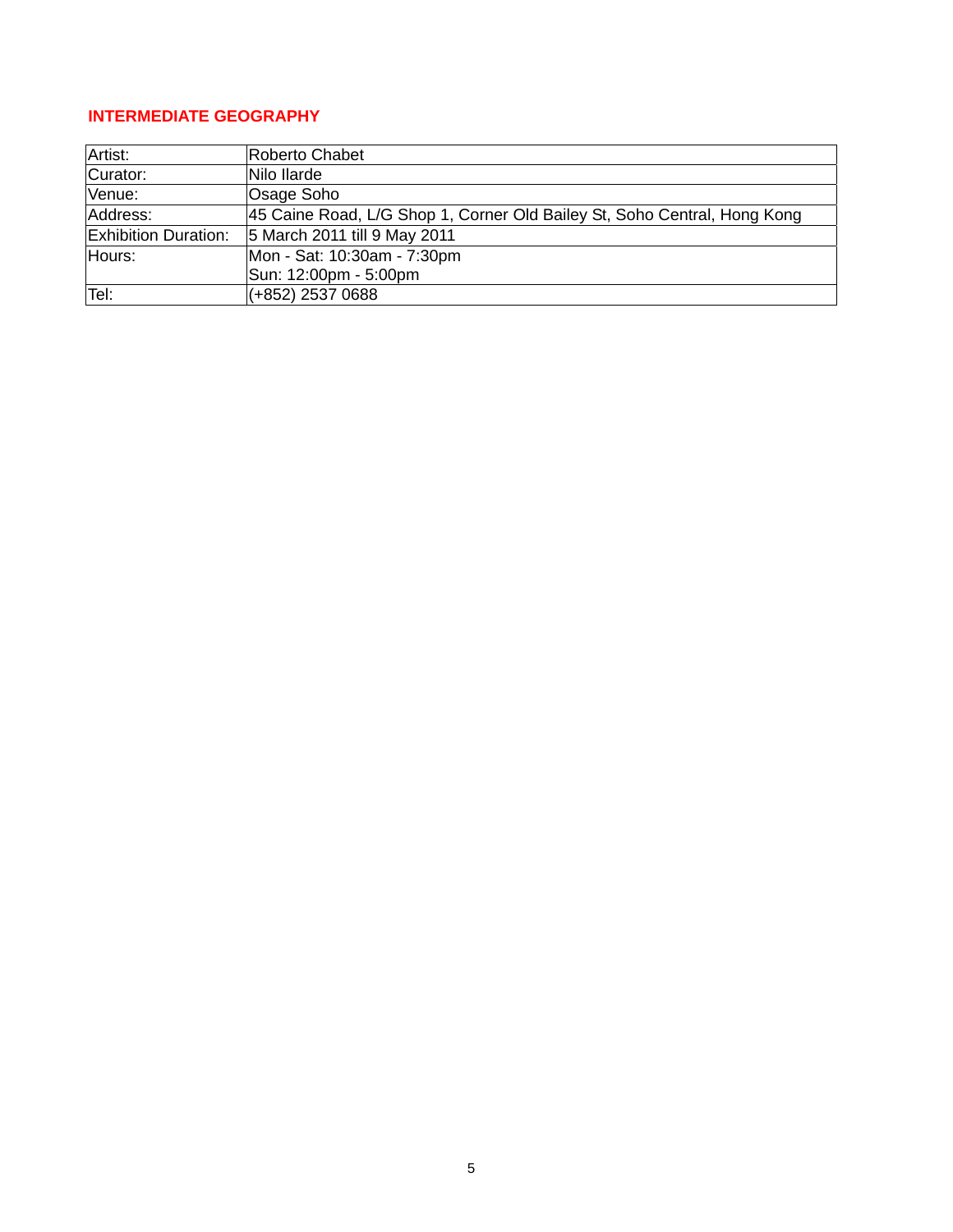#### **ABOUT ROBERTO CHABET**

Roberto Chabet is a pioneering Filipino conceptual artist. Since his first exhibition in 1961, Chabet has questioned and critiqued modernity through his art, thereby establishing the foundations for contemporary art in the Philippines. His works, ranging from painting, drawing, collage, sculpture, and installation, resist easy categorization and oversimplified binary systems espoused by modern thought. Using mostly ordinary and found material, he insists on a more inclusive approach to art, a search for the sublime not just in abstract ideas but also in the immediacy of the quotidian and the commonplace.

Chabet studied Architecture at the University of Santo Tomas where he graduated in 1961. He had his first solo exhibition at the Luz Gallery in the same year. He was the founding Museum Director of the CCP from 1967 - 1970 where he initiated the first Thirteen Artists Awards with a goal in giving recognition to young artists whose works 'show a recentness, a turning away from the past and familiar modes of art-making'. He led the 1970s conceptual art group Shop 6 and taught for over thirty years at the UP College of Fine Arts, where he advocated a kind of practice that gave precedence to idea over form. Since the 1970s, he has also been organising landmark exhibitions featuring vanguard works by young artists, many of whom are among the most active and innovative artists in Manila today. He is the recipient of the 1972 Republic Cultural Heritage Award, the 1972 Araw ng Maynila Award for the Visual Arts and the 1998 Centennial Honor for the Arts.

#### **ABOUT OSAGE ART FOUNDATION**

The Osage Art Foundation (OAF) was established in 2004 as an international not-for-profit philanthropic organization. A key part of the Osage Art Foundation's mission is to foster a deeper regional consciousness of the arts within Asia. OAF programmes are distinguished by their focus on cultural exchange, educational outreach and the building of knowledge; OAF exhibitions develop from substantial research, aim to make strong statements about significant as well as emerging artists, and to provide regional platforms for innovative curatorial perspectives. The OAF further aims to help increase community participation in the arts through better education and more platforms for engagement in order to help shape a future in which the arts play a vital role in the everyday life.

Please visit [www.oaf.cc](http://www.oaf.cc/) for more information.

#### **ABOUT INSTITUTE OF CONTEMPORARY ARTS SINGAPORE**

The Institute of Contemporary Arts Singapore (ICAS) is the curatorial division of LASALLE College of the Arts. It manages the galleries of LASALLE comprising some 1,500 square meters of exhibition space dedicated to exploring new and experimental art, design and media practices. The curatorial programme focuses on showcasing contemporary art with the aim of contributing to the cultural well-being of students, artists and members of the public. Committed to the experimental and the new, the programme seeks to support practices which challenge orthodoxies and establishment.

Please visit [www.lasalle.edu.sg](http://www.lasalle.edu.sg/) for more information.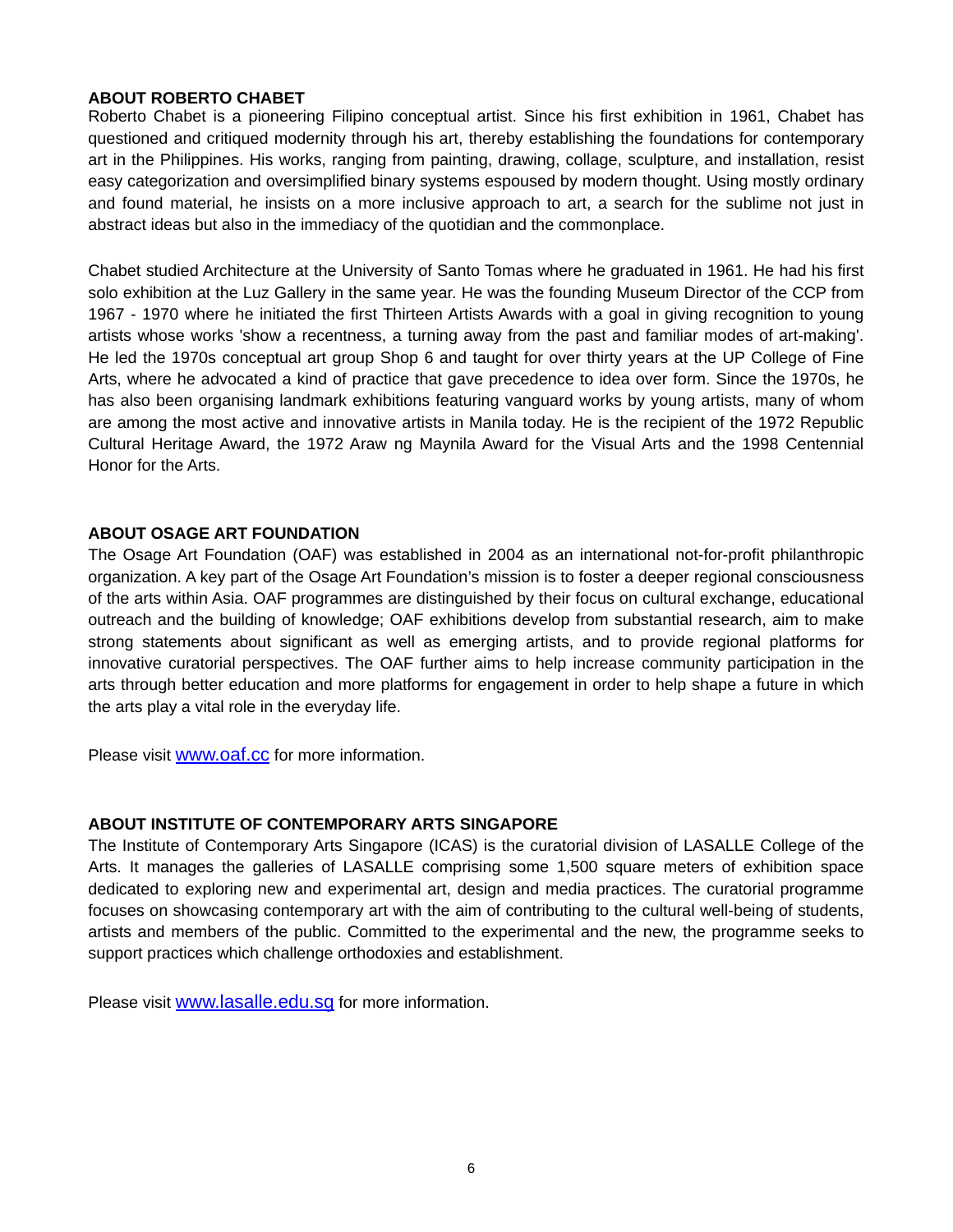#### **ABOUT ASIAN CULTURAL COUNCIL**

The Asian Cultural Council (ACC) is the only organization in the world whose sole mission is to support cultural exchange between the United States and Asia and within the countries of Asia. Headquartered in New York city, the ACC maintains offices in Hong Kong and Tokyo with partner Foundations in Manila and Taipei. Grants are awarded for research and creative projects across a wide spectrum of the performing and visual arts, and across both traditional and contemporary concentrations. Some grants are also made to educational and cultural institutions engaged in projects of special significance to Asian-American exchange. The ACC is both a grant-making and grant-seeking organization, raising funding from corporate, foundation and individual donors in both the United States and Asia.

Please visit [www.asianculturalcouncil.org](http://www.asianculturalcouncil.org/) for more information.

#### **ABOUT KING KONG ART PROJECTS UNLIMITED**

King Kong Art Projects Unlimited is a non-profit artist organization that supports the alternative in Philippine art through exhibitions, talks, educational programs, research and documentation, publications, and other art-related projects. The organization was established in 2010 by artists Ringo Bunoan, Nilo Ilarde, Mawen Ong, Soler Santos, and MM Yu.

Please visit [www.kingkongartprojects.org](http://www.kingkongartprojects.org/) for more information.

For more information on the speakers and curators, please get in contact with Media Team in Hong Kong.

#### **MEDIA ENQUIRY**

#### **SINGAPORE:**

| <b>Charles Merewether</b>         |  |
|-----------------------------------|--|
| (65) 6496 5071                    |  |
| (65) 6496 5065                    |  |
| charles.merewether@lasalle.edu.sg |  |
|                                   |  |
|                                   |  |
| (852) 2793 4817                   |  |
| (852) 3007 2988                   |  |
| joycelau@osagegallery.com         |  |
|                                   |  |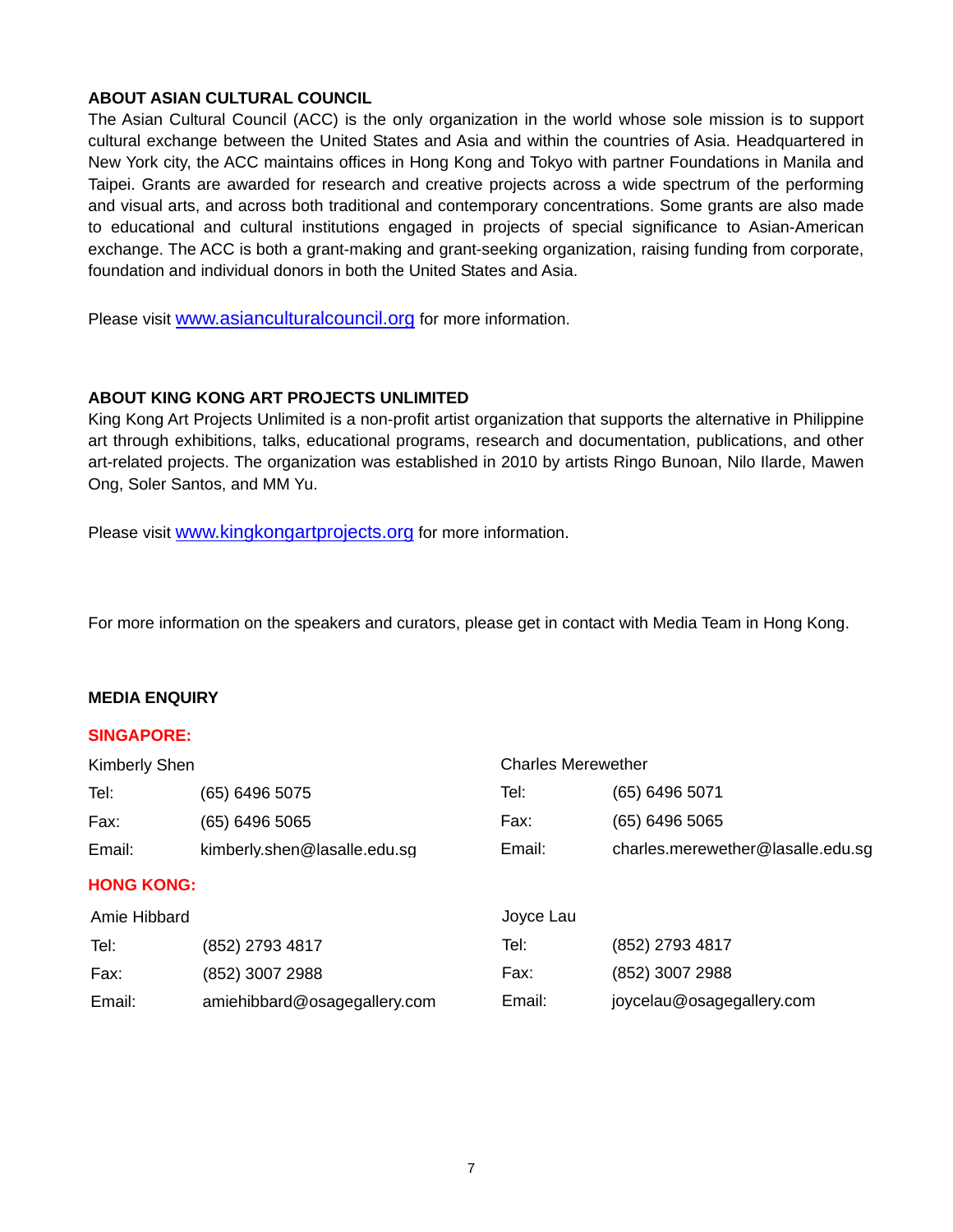# Supported by:



# International Herald Tribune

THE GLOBAL EDITION OF THE NEW YORK TIMES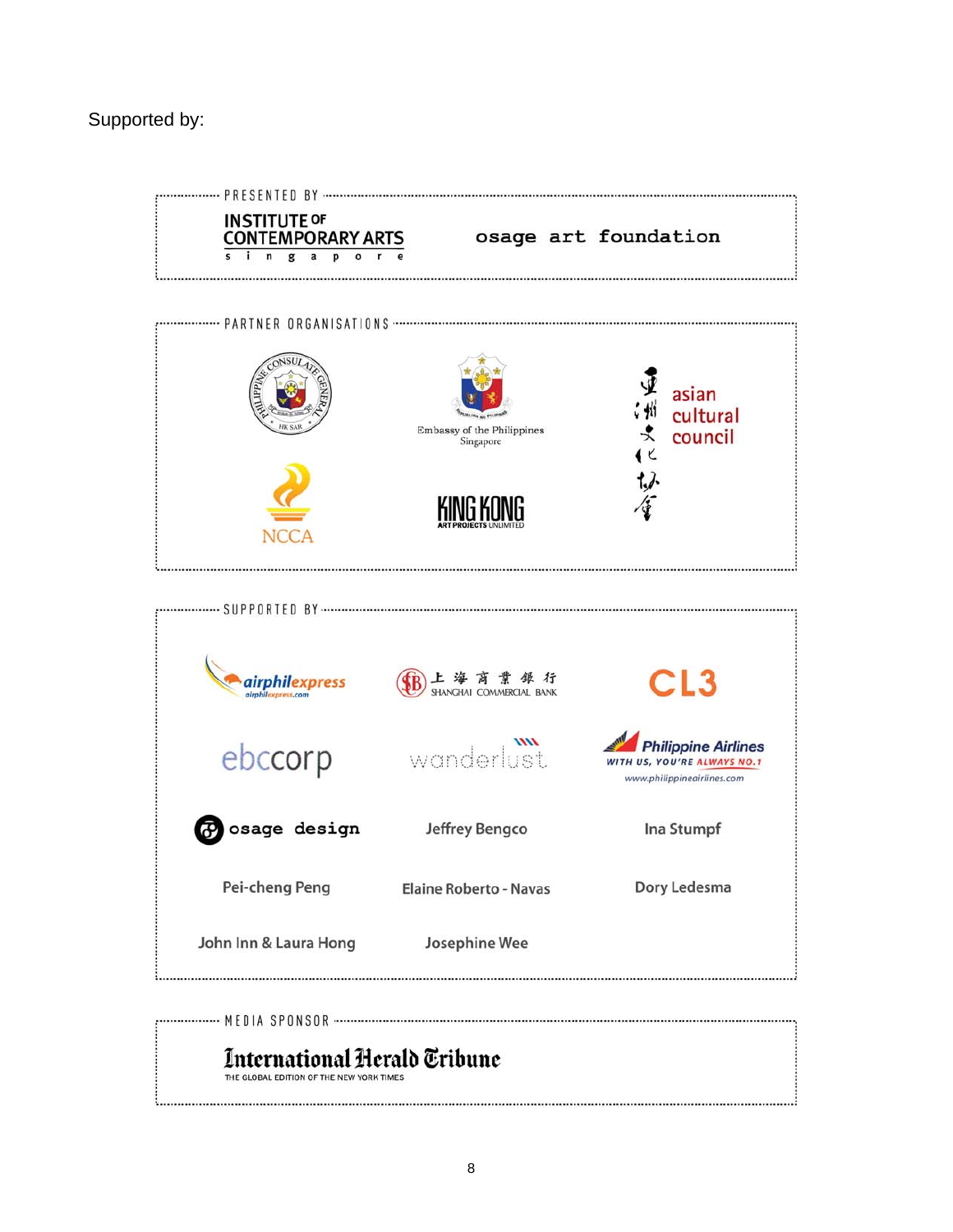# **Press Images**

# TO BE CONTINUED



Installation View, Institute of Contemporary Arts Singapore, LASALLE College of the Arts Photos courtesy of At Maculangan / Pioneer Studio, Manila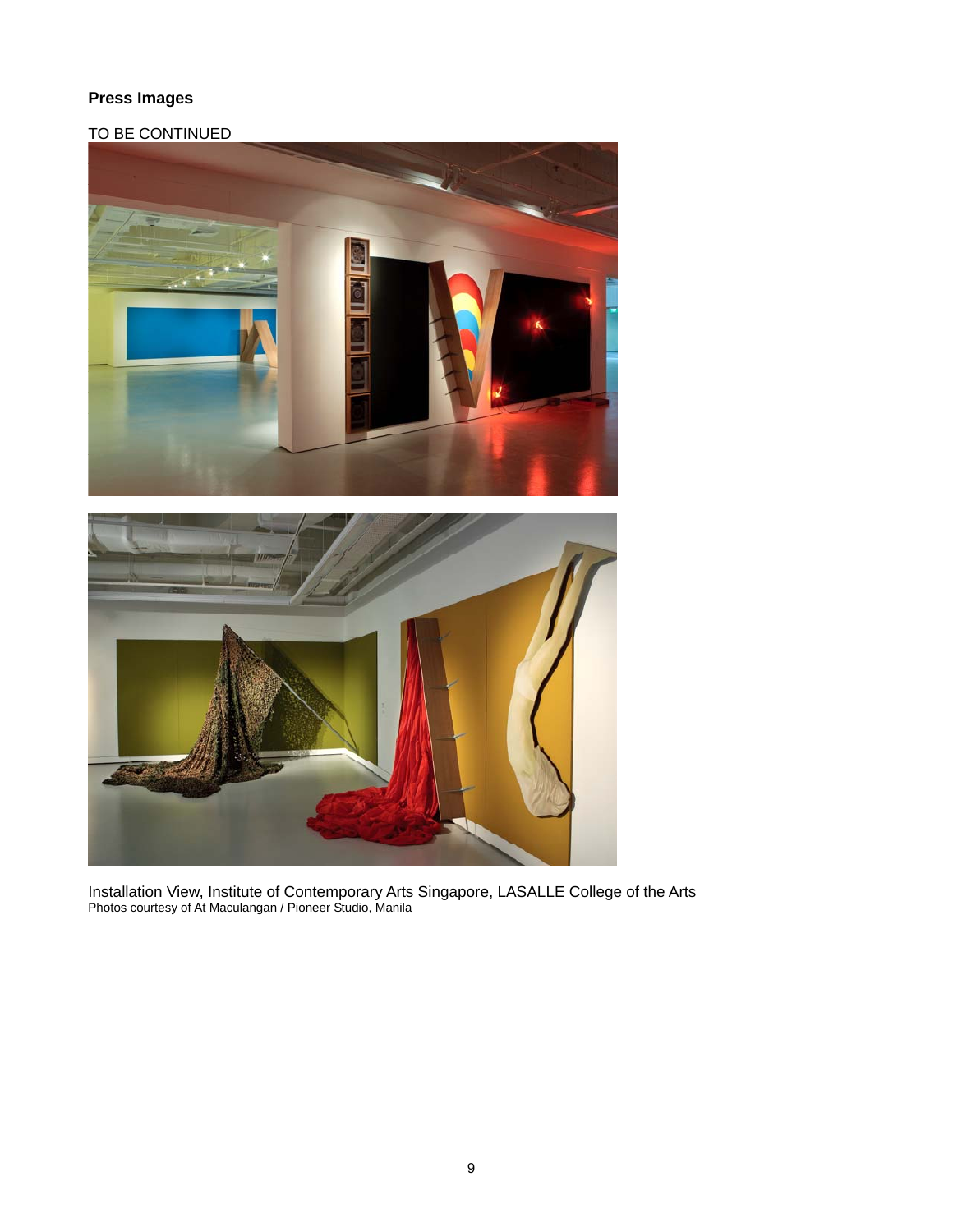#### COMPLETE AND UNABRIDGED PART I



Roberto Chabet, **Complete & Unabridged**, 2010, Neon, plywood, metal bracket, transformer, 488cm X 30cm X 17cm Image courtesy of MM Yu



Felix Bacolor, **TERMINAL**, 2010, Installation,1067cm X 61cm X 61cm Image courtesy of MM Yu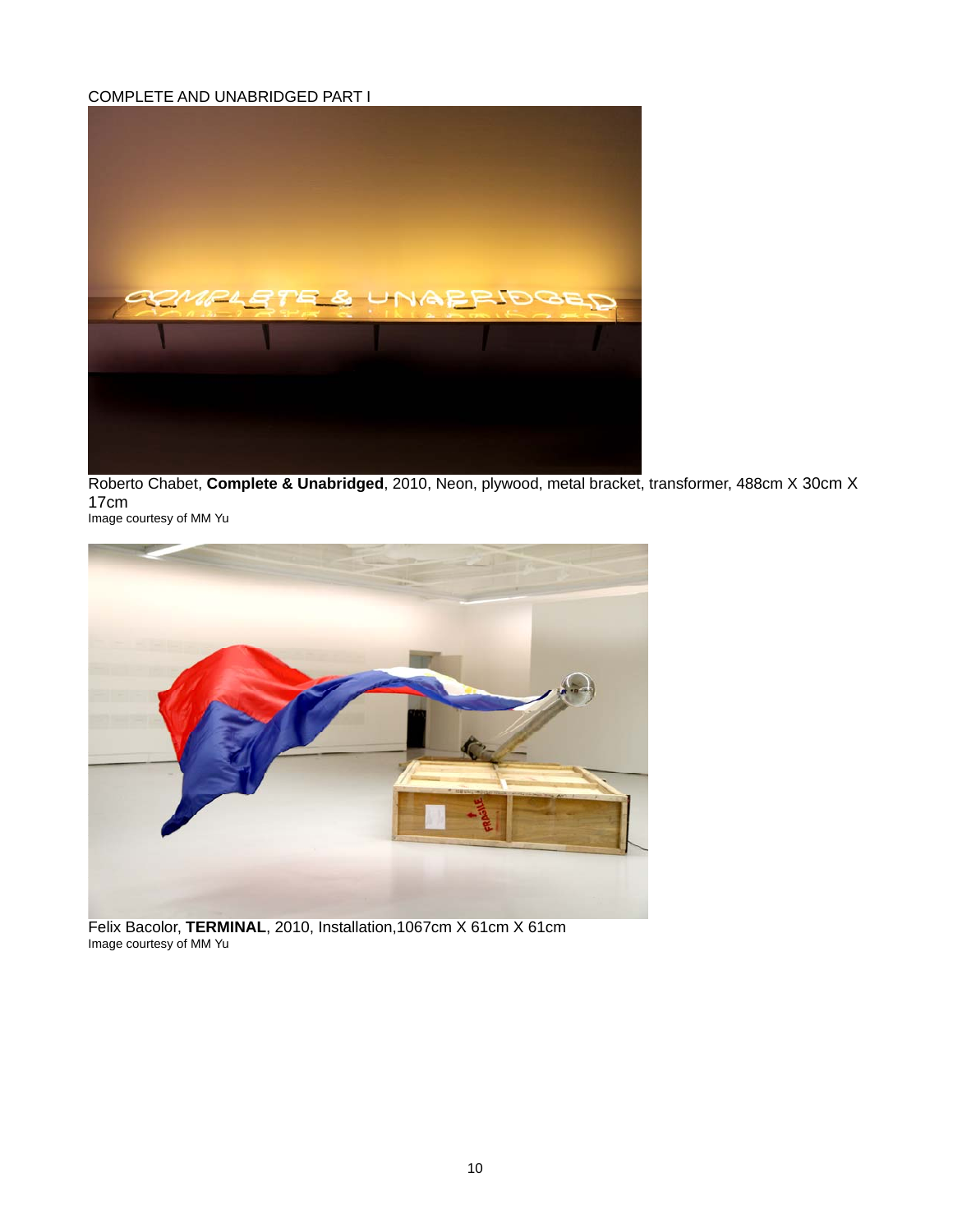

Juan Alcazaren, **INVOLUNTARY**, 2009, Installation, Dimensions Variable Image courtesy of MM Yu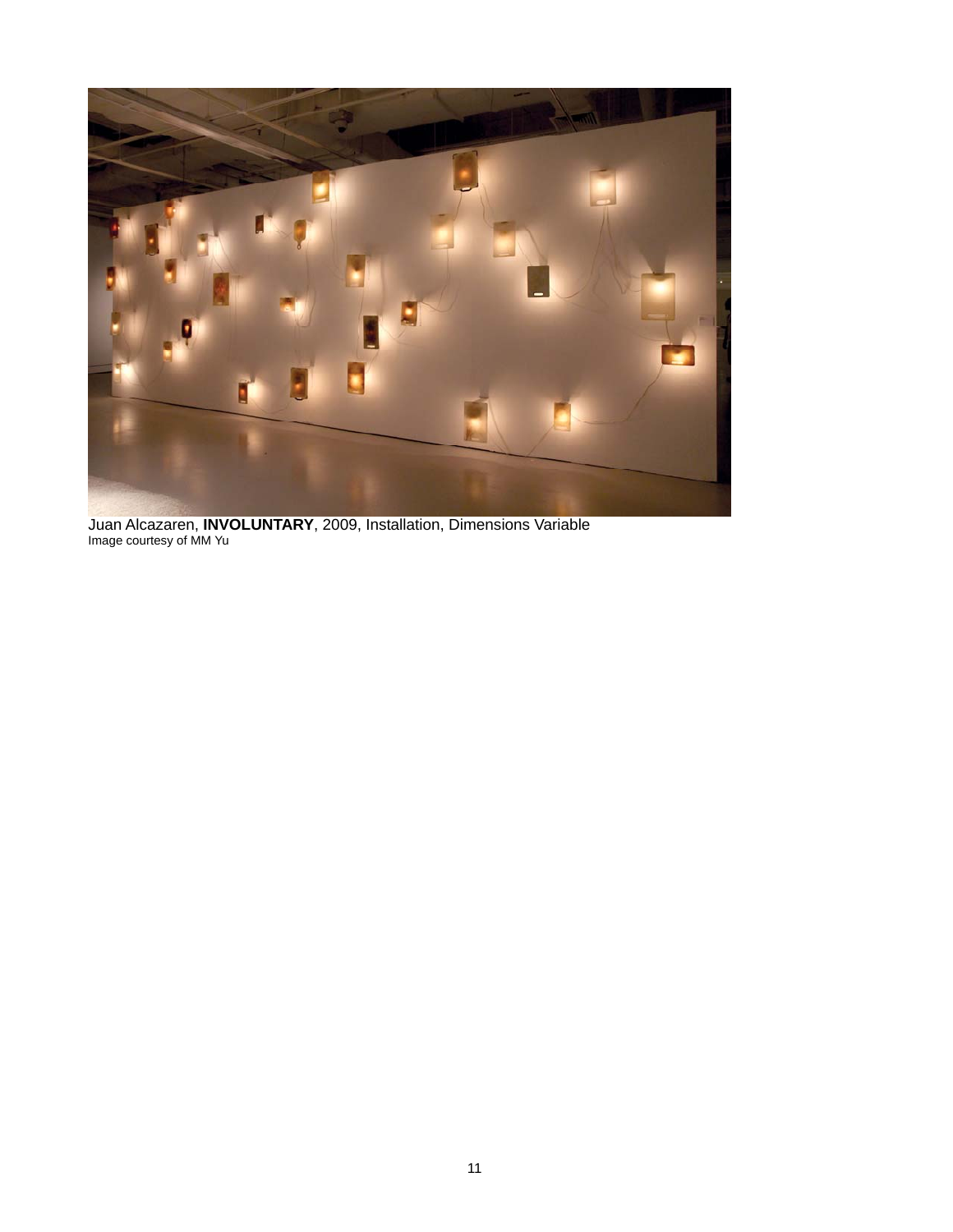COMPLETE & UNABRDIGED PART II



Kaloy Olavides, **Etherealscape: Full Screen**, 2008, Collage, 122cm X 122cm



Gary-Ross Pastrana, **Stream**, 2008, Re-assembled boat, 585cm